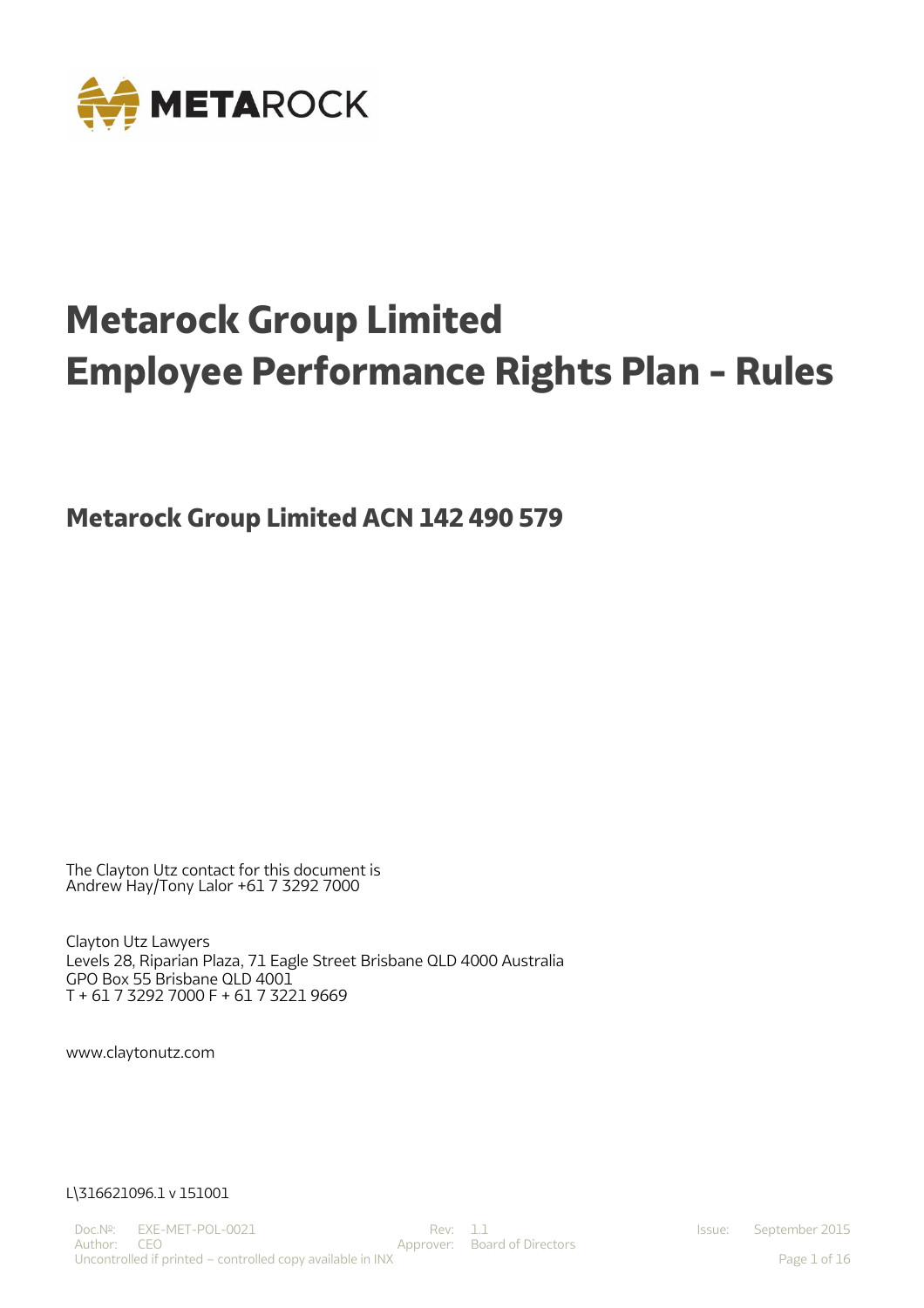

# **Table of Contents**

|    | 1.1<br>1.2                                    |  |    |
|----|-----------------------------------------------|--|----|
|    |                                               |  |    |
|    |                                               |  |    |
|    | 3.1<br>3.2                                    |  |    |
|    |                                               |  |    |
|    | 4.1<br>4.2<br>4.3<br>4.4<br>4.5<br>4.6<br>4.7 |  |    |
|    |                                               |  |    |
|    | 5.1<br>5.2<br>5.3<br>5.4                      |  |    |
|    |                                               |  |    |
|    | 6.1<br>6.2                                    |  |    |
|    |                                               |  |    |
| 8. |                                               |  | 10 |
|    | 8.1<br>8.2<br>8.3                             |  |    |
|    |                                               |  |    |
|    |                                               |  |    |
|    |                                               |  |    |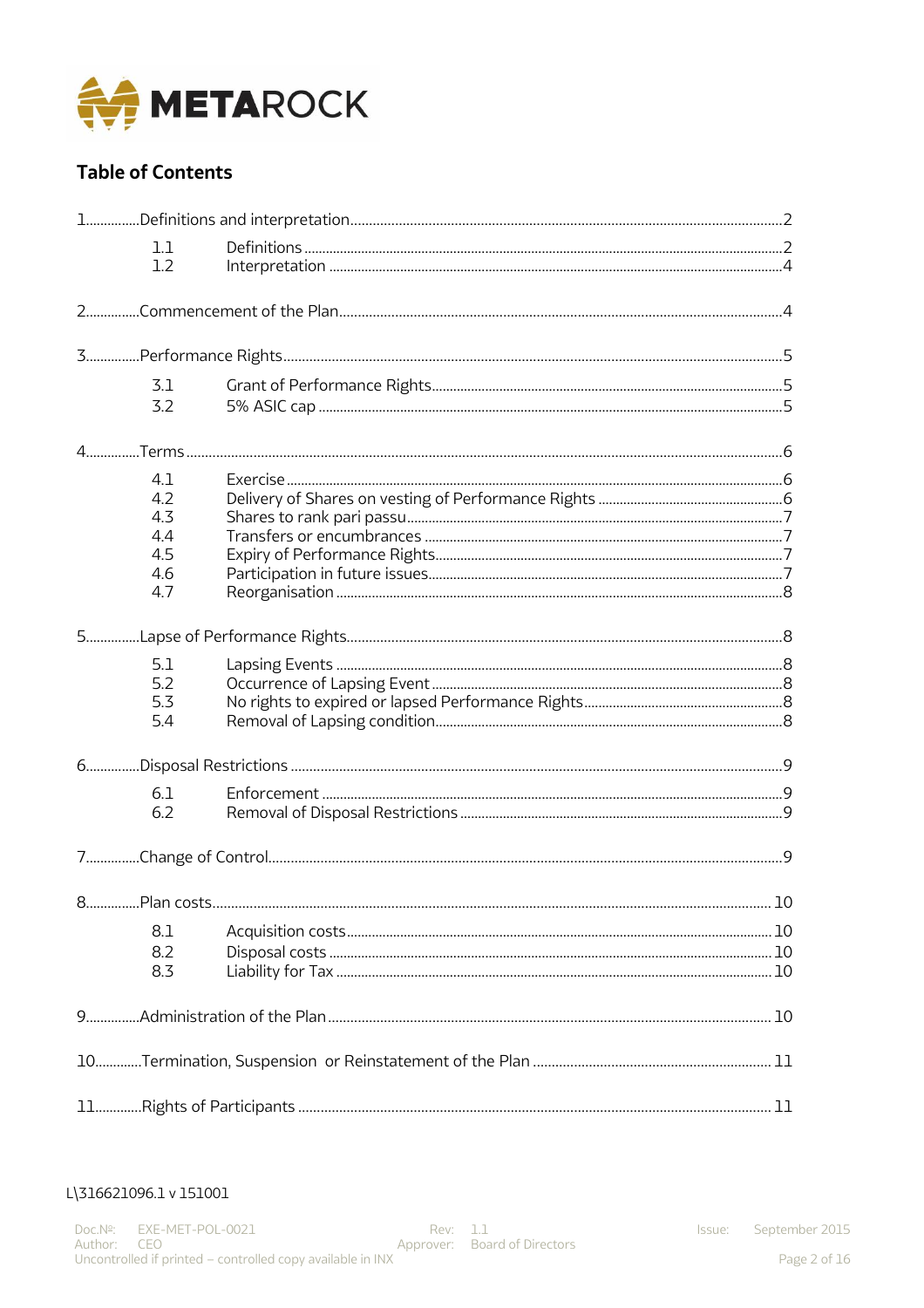

|  | 122<br>12 <sub>3</sub> |  |  |  |
|--|------------------------|--|--|--|
|  |                        |  |  |  |
|  |                        |  |  |  |
|  |                        |  |  |  |
|  |                        |  |  |  |
|  |                        |  |  |  |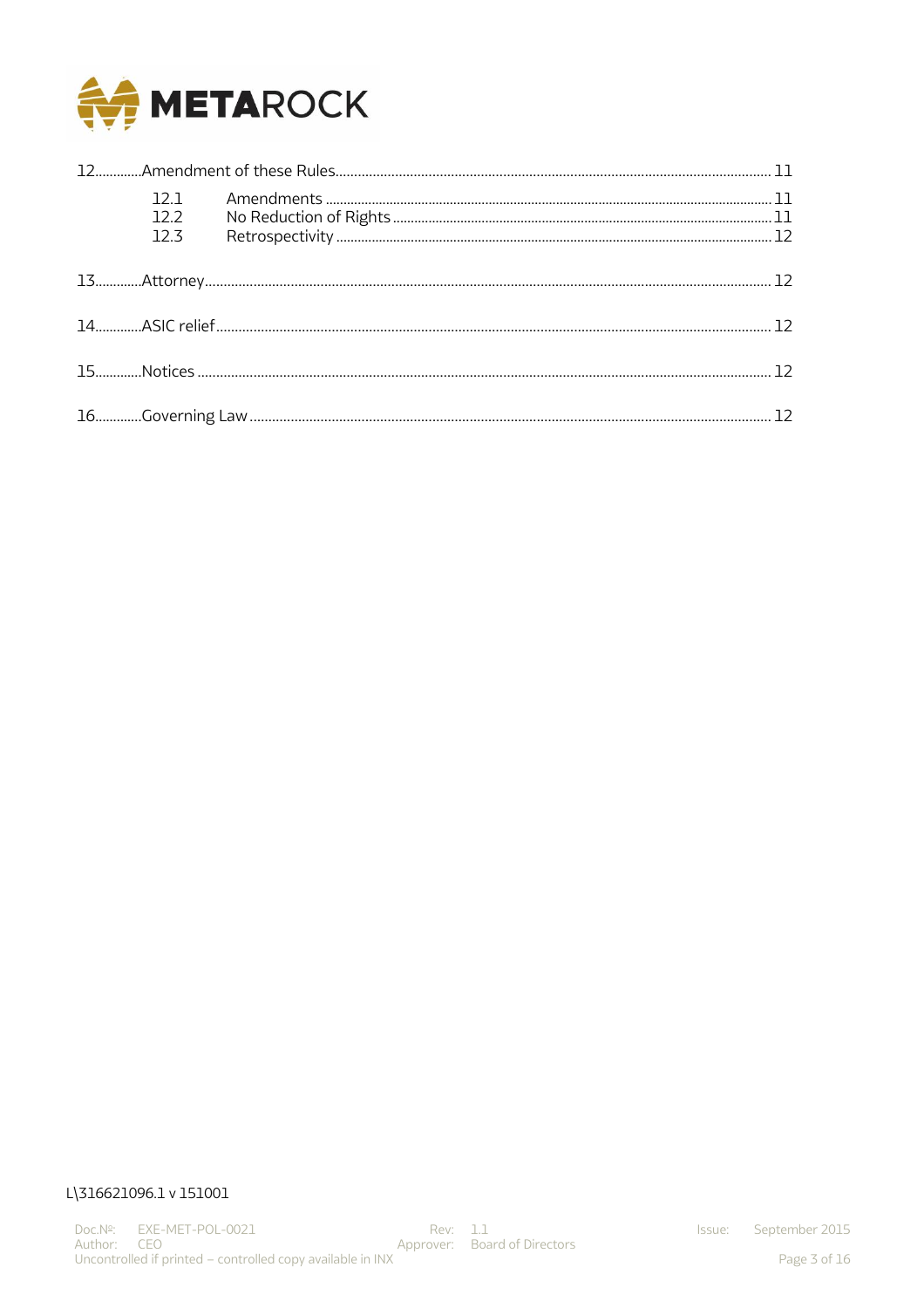

# **MetarockEmployeePerformanceRightsPlan**

# **PLAN RULES**

#### **1. Definitions and interpretation**

#### **1.1 Definitions:**

In these Rules, the following words and expressions have the meanings indicated unless the contrary intention appears:

**"ASIC"** means the Australian Securities and Investments Commission.

**"Associate"** the spouse of an Eligible Participant;

- (a) a body corporate in which an Eligible Participant holds and beneficially owns not less than 50% of the issued voting capital;
- (b) the trustee of a trust in which an Eligible Participant is a beneficiary or object;or
- (c) the trustee of a Superannuation Fund of which an Eligible Participant is a member, or

such other person as the Board, in its discretion, determines.

**"ASX"** means ASX Limited ABN 98 008 624 691 of the financial market operated by it (as the context requires).

**"Board"** means all or some of the Directors acting as a board or a committee of the Board appointed for, of the functions of which are determined to include, the purposes of the Plan or these Rules.

**"Business Day"** means a day which is not a Saturday, Sunday or public holiday in Queensland or any other day that ASX declares is not a business day.

**"Change of Control"** means when in relation to the Company any person, either alone or together with any Associate (as defined in the Corporations Act) acquires a Relevant Interest in more than 50% of the issued Shares in the Company, or any event which the Board determines, in its discretion, is a Change of Control.

**"Company"** means Metarock Group Limited ACN 142 490 579.

**"Corporations Act"** means the Corporations Act 2001 (Cth).

**"Director"** means a director of a member of the Group.

**"Disposal Restriction"** means any such restrictions on disposal or dealing as are to apply to the Shares delivered in respect of a Performance Right, as determined by the Board in its discretion and notified to a Participant at the Time of Grant.

**"Eligible Participant"** means such employees of the Group, including executive Directors, or such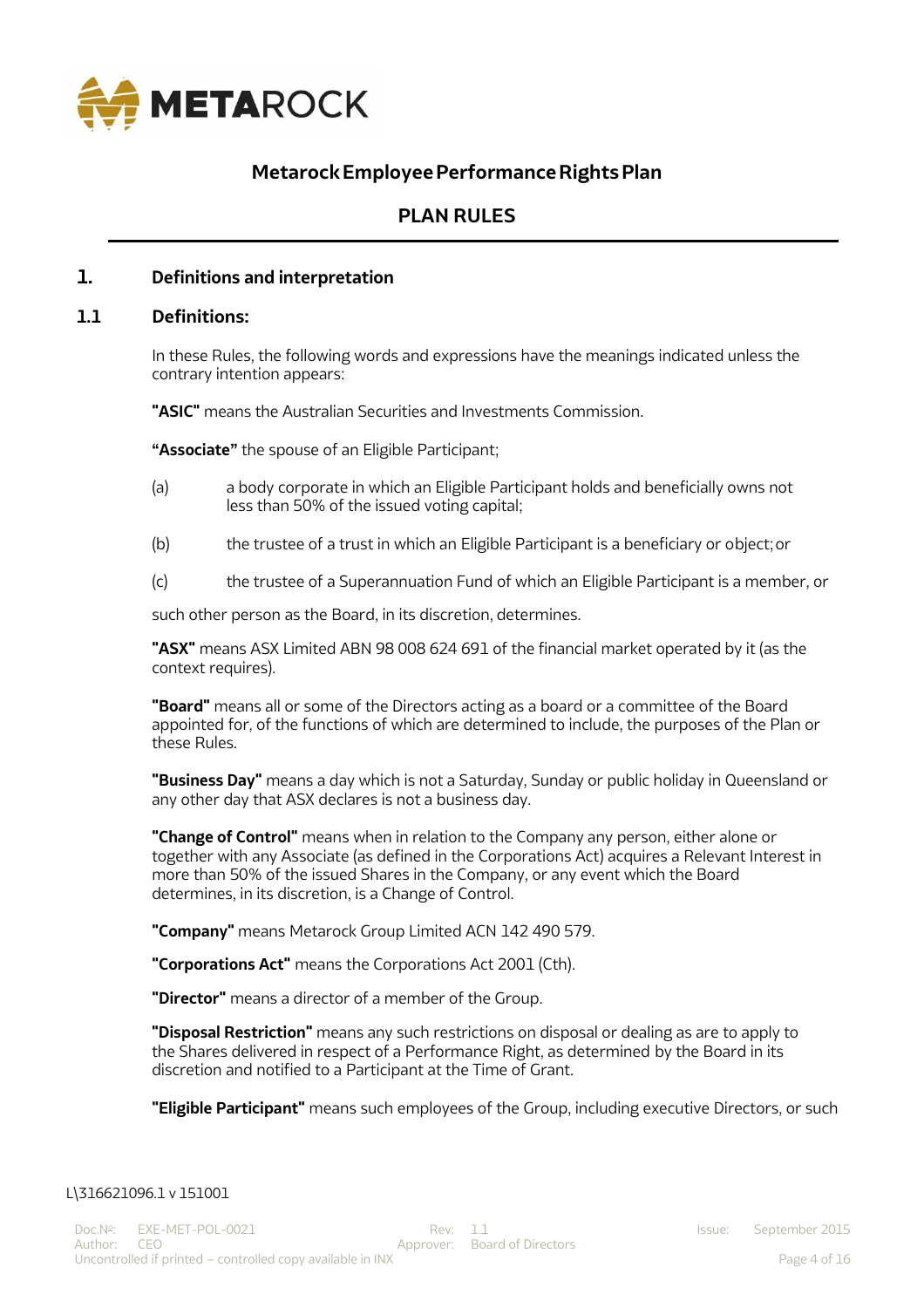

other person as the Board, in its discretion, determines.

**"Exercise Period"** means the period during which the Vested Performance Rights may be exercised as determined by the Board in its discretion and notified to a Participant at the Time of Grant.

**"Exercise Price"** means the amount (which may be nil) that must be paid by a Participant to acquire a Share by the exercise of a Performance Right, as determined by the Board in its discretion and notified to a Participant at the Time of Grant.

**"Group"** means the Company and its Related Bodies Corporate.

**"Income Tax Assessment Act"** means the Income Tax Assessment Act 1936 (Cth) or the Income Tax Assessment Act 1997 (Cth), as appropriate.

**"Lapsing Event"** means one or more events or circumstances upon which Performance Rights will lapse under Rule 5, as determined by the Board in its discretion and notified to a Participant at the Time of Grant.

**"Listing Rules"** means the official listing rules of ASX, as amended or replaced from time to time, except to the extent of any express written waiver by ASX in their application to the Company.

**"Notice of Exercise"** means a duly completed and signed notice of exercise of a Performance Right by a Participant as referred to in Rule 4.1(b), in the form approved by the Board from time to time.

**"Nominee"** has the meaning given in Rule 3.3.

**"Offer"** means an offer made to an Eligible Participant to subscribe for one or more Performance Rights under the Plan.

**"Participant"** means an Eligible Participant to whom Performance Rights have been granted under the Plan.

**"Performance Right"** means an option granted pursuant to these Rules to subscribe for one Share upon and subject to the terms of these Rules and the terms of the Offer.

**"Plan"** means the Metarock Employee Performance Rights Plan established in accordance with these Rules.

**"Product Disclosure Statement"** has the meaning given to that term in Chapter 7 of the Corporations Act.

**"Related Body Corporate"** has the meaning given to that term in section 9 of the Corporations Act.

**"Relevant Interest"** has the meaning given to that term in section 608 of the Corporations Act.

**"Rules"** means the rules of the Plan set out in this document.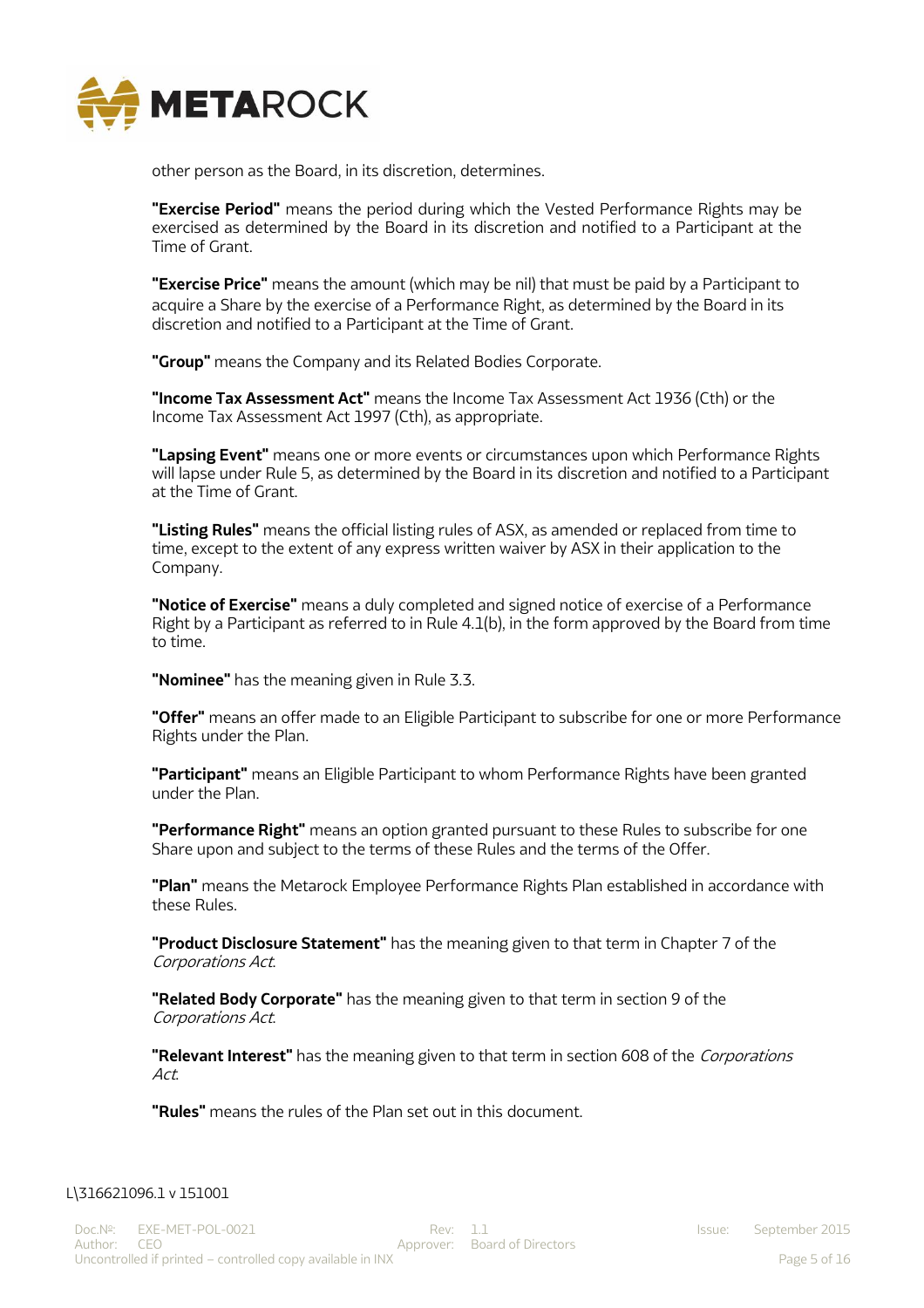

**"Share"** means a fully paid ordinary share in the capital of the Company.

**"Superannuation Fund"** means a registered complying superannuation fund as that term is understood in the Superannuation Industry (Supervision) Act 1993 (Cth).

**"Tax"** means income tax or employment taxes under any wage withholding or other arrangements for tax, levy or charge of a similar nature.

**"Time of Grant"** means the time of grant of a Performance Right under Rule 3.

**"Unvested Performance Rights"** means Performance Rights other than Vested Performance Rights.

**"Vested Performance Rights"** means Performance Rights which have no Vesting Conditions attached or in respect of which all Vesting Conditions attached to the Performance Rights have been satisfied or waived by the Company.

**"Vesting Conditions"** means one or more conditions, including time or performance conditions, as determined by the Board in its discretion and notified to the Participant at the Time of Grant.

**"Vesting Period"** means the period referred to at the Time of Grant during which the Vesting Conditions must be satisfied, or waived by the Company at its discretion.

#### **1.2 Interpretation**

In these Rules (unless the context otherwise requires),

(a) headings are for convenience only and do not affect interpretation;

and unless the context indicates a contrary intention:

- (b) the expression "person" includes an individual, the estate of an individual, a corporation, an authority, an association or a joint venture (whether incorporated or unincorporated), a partnership and a trust;
- (c) a reference to any party includes that party's executors, administrators, successors and permitted assigns, including any person taking by way of novation and, in the case of a trustee, includes any substituted or additional trustee;
- (d) a reference to any document (including these Rules) is to that document as varied, novated, ratified or replaced from time to time;
- (e) a reference to any statute or to any statutory provision includes any statutory modification or re-enactment of it or any statutory provision substituted for it, and all ordinances, by-laws, regulations, rules and statutory instruments (however described) issued under it;
- (f) words importing the singular include the plural (and vice versa), and words indicating a gender include every other gender;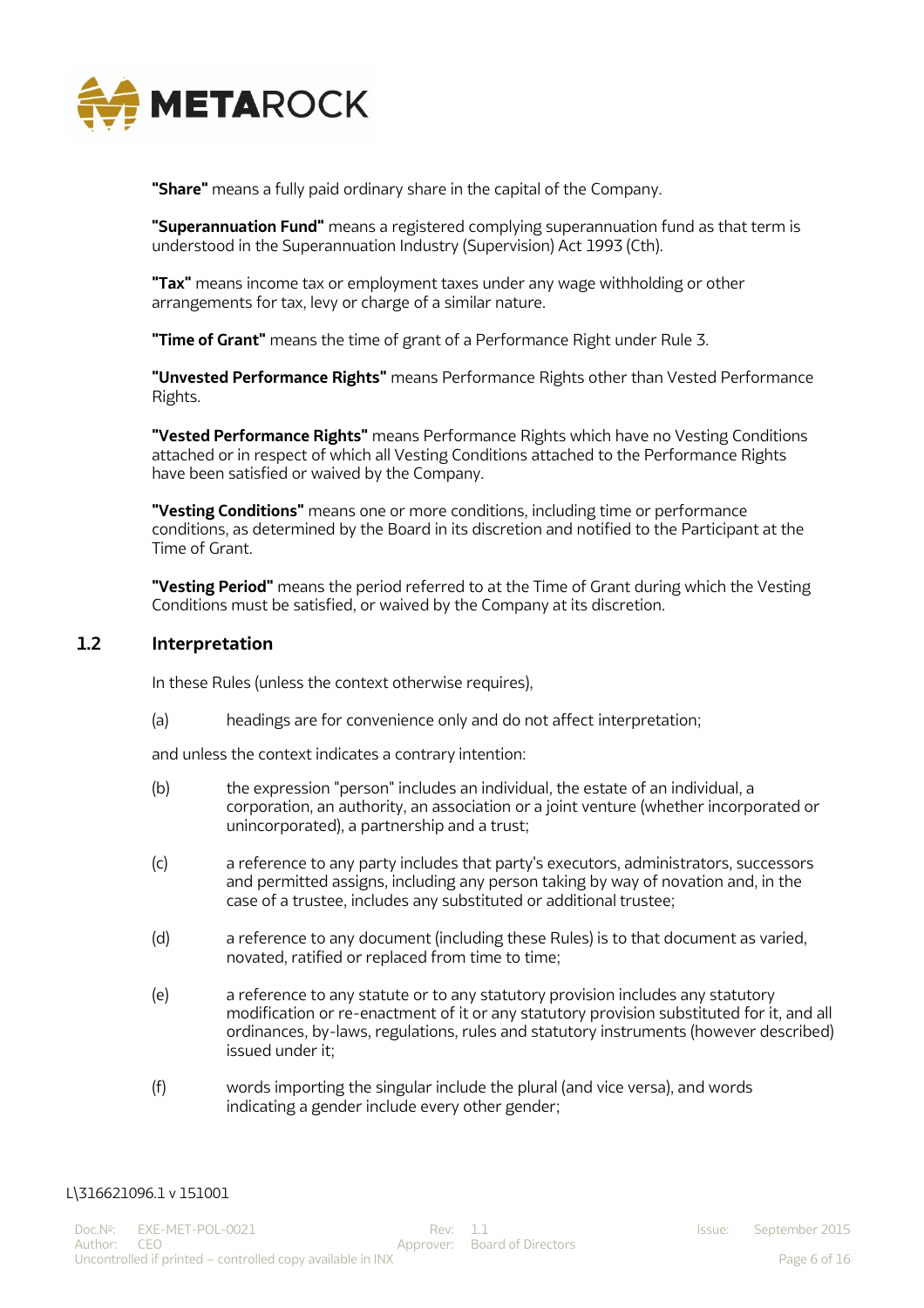

| (g) | references to parties, rules, schedules, exhibits or annexures are references to<br>parties, rules, schedules, exhibits and annexures to or of these Rules, and a reference<br>to these Rules includes any schedule, exhibit or annexure to these Rules; |
|-----|----------------------------------------------------------------------------------------------------------------------------------------------------------------------------------------------------------------------------------------------------------|
| (h) | where a word or phrase is given a defined meaning, any other part of speech or<br>grammatical form of that word or phrase has a corresponding meaning;                                                                                                   |
| (i) | the word "includes" in any form is not a word of limitation; and                                                                                                                                                                                         |
| (j) | a reference to "\$" or "dollar" is to Australian currency.                                                                                                                                                                                               |

## **2. Commencement of the Plan**

The Plan will commence on the earlier of the date determined by the Board.

### **3. Performance Rights**

## **3.1 Grant of Performance Rights**

- (a) The Board may from time to time at its discretion, grant Performance Rights to Eligible Participants under the Plan.
- (b) The Board will determine the procedure for granting Performance Rights, including the form and content of any grant, invitation, offer or acceptance procedure, which may be on an opt-out basis.
- (c) A grant may be in such form and content and be made with such terms and conditions as the Board determines, including as to:
	- (i) Vesting Conditions (if any) and the applicable Vesting Period(s);
	- (ii) whether the Performance Rights are required to be exercised in accordance with Rule 4.1 or whether the Shares will be delivered automatically on vesting of the Performance Rights;
	- (iii) Exercise Price (if any);
	- (iv) the Exercise Period (if any);
	- (v) whether the Performance Rights are subject to Rule 5 and if so, the Lapsing Events;
	- (vi) Disposal Restrictions (if any) on the Shares; and
	- (vii) any restrictions on the method of delivery of the shares to be delivered in respect of a Performance Right, such as the shares must be acquired on market.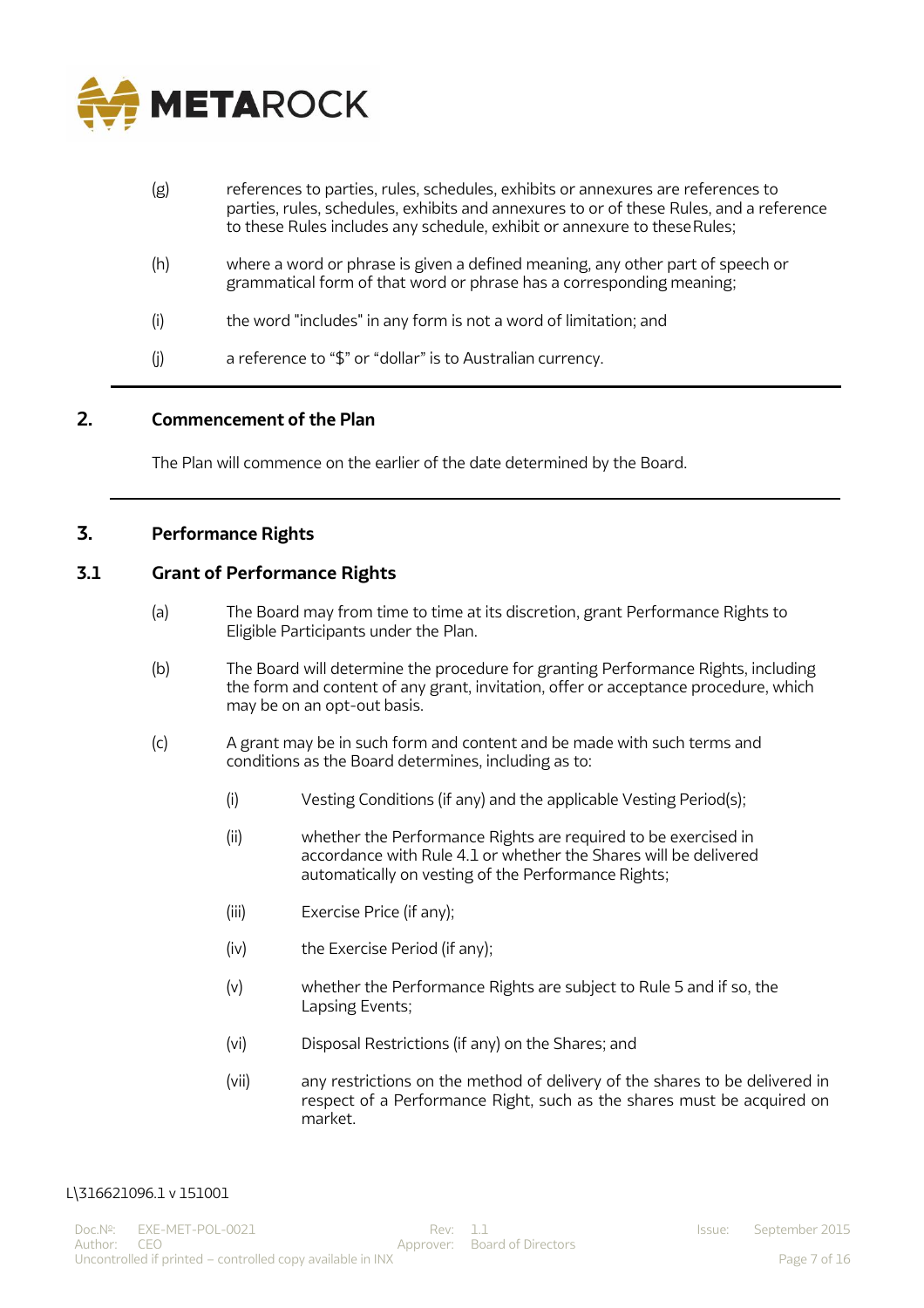

- (d) A grant of Performance Rights, does not confer any right or interest, whether legal or equitable, in Shares until all Vesting Conditions in respect of such Performance Rights have been satisfied or waived by the Company at its discretion. The rights of a Participant under a Performance Right are purely personal andcontractual.
- (e) No application will be made to ASX for official quotation of anyPerformance Rights.

#### **3.2 5% ASIC cap**

- (a) Unless the Board determines otherwise, the Company will not make an Offer if, at the time of that Offer, the Company has reasonable grounds to believe that the total number of Shares that have been or may be issued in any of the following circumstances would exceed 5% of the number of Shares on issue:
	- (i) the number of Shares that may be issued under the Offer; and
	- (ii) the number of Shares issued or that may be issued, as a result of offers made at any time during the previous 3 years pursuant to the Plan or any other employee share scheme of the Company.
- (b) For the purposes of the calculation in Rule 3.2(a), the Company will disregardany offer made, or option acquired or Share issued by way of or as a result of:
- (c) an offer to a person situated at the time of receipt of the offer outside Australia; or
- (d) an offer that did not need disclosure to investors because of section 708 of the Corporations Act or was an excluded offer or offer or invitation under the Corporations law; or
- (e) an offer that did not require the giving of a Product Disclosure Statement because of section 1012D of the Corporations Act; or
- (f) an offer made under a disclosure document (as defined in section 9 of the Corporations Act) or Product Disclosure Statement.

#### **3.3 Nominee**

- (a) Upon receipt of an Offer, an Eligible Participant may, by notice in writing to the Board, nominate an Associate of that Eligible Participant (Nominee) in whose favour the Eligible Participant wishes to renounce the Offer.
- (b) The Board may, in its discretion, resolve not to allow a renunciation of an Offer in favour of a Nominee without giving any reason for that decision.
- (c) If the Board resolves to allow a renunciation of an Offer in favour of a Nominee, the Eligible Participant will procure that the permitted Nominee accepts the Offer made to the Eligible Participant and that both the Eligible Participant and the Nominee agree to be bound by these Rules.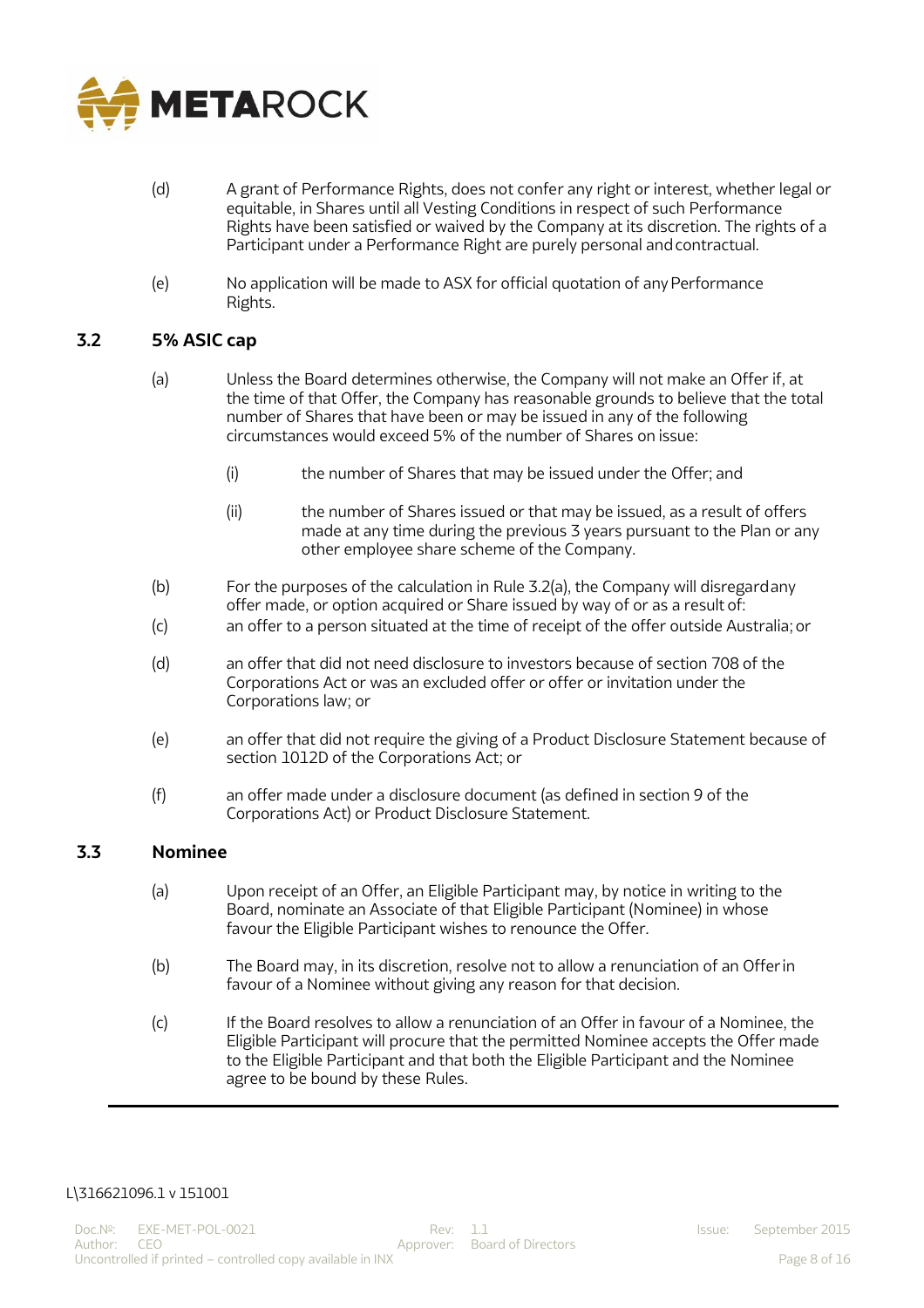

## **4. Terms**

#### **4.1 Exercise**

Where a grant of Performance Rights requires the Performance Rights to be exercised by the Participant:

- (a) a Participant may exercise Vested Performance Rights which have not expired under Rule 4.5 or lapsed under Rule 5;
- (b) Vested Performance Rights may be exercised by the Participant lodging with the Company a Notice of Exercise within the Exercise Period and complying with such other requirements as are specified at the Time of the Grant or subsequently by the Board;
- (c) a Participant must exercise Performance Rights in multiples of 100 or such other multiple as the Board determines and notifies the Participant, unless the Participant exercises all Performance Rights able to be exercised by the Participant at that time; and
- (d) if a Participant validly exercises Performance Rights, the Company will deliver the Shares in respect of which those Performance Rights have been exercised to the Participant and may, at the Company's discretion, make such delivery by issuing new Shares or procuring a transfer of Shares.

### **4.2 Delivery of Shares on vesting of Performance Rights**

Where a grant of Performance Rights requires Shares to be delivered on vesting of the Performance Rights:

- (a) the Company will give notice to the Participant as to the number of Shares to be delivered in respect of the Vested Performance Rights as soon as practicable after the Performance Rights have become Vested Performance Rights; and
- (b) within 60 days after the Performance Rights have become Vested Performance Rights, the Company will deliver the Shares in respect of the Vested Performance Rights to the Participant and may, at the Company's discretion, make such delivery by issuing new Shares or procuring a transfer of Shares,

#### **4.3 Shares to rank pari passu**

All Shares issued, transferred or allocated on the vesting or exercise of a Participant's Performance Rights (as the context requires) will rank pari passu in all respects with the Company's then existing ordinary fully paid shares. The Company will apply for official quotation by ASX of all Shares issued on vesting or exercise of the Performance Rights.

### **4.4 Transfers or encumbrances**

Without the prior approval of the Board, Performance Rights may not be transferred, encumbered or otherwise dealt with.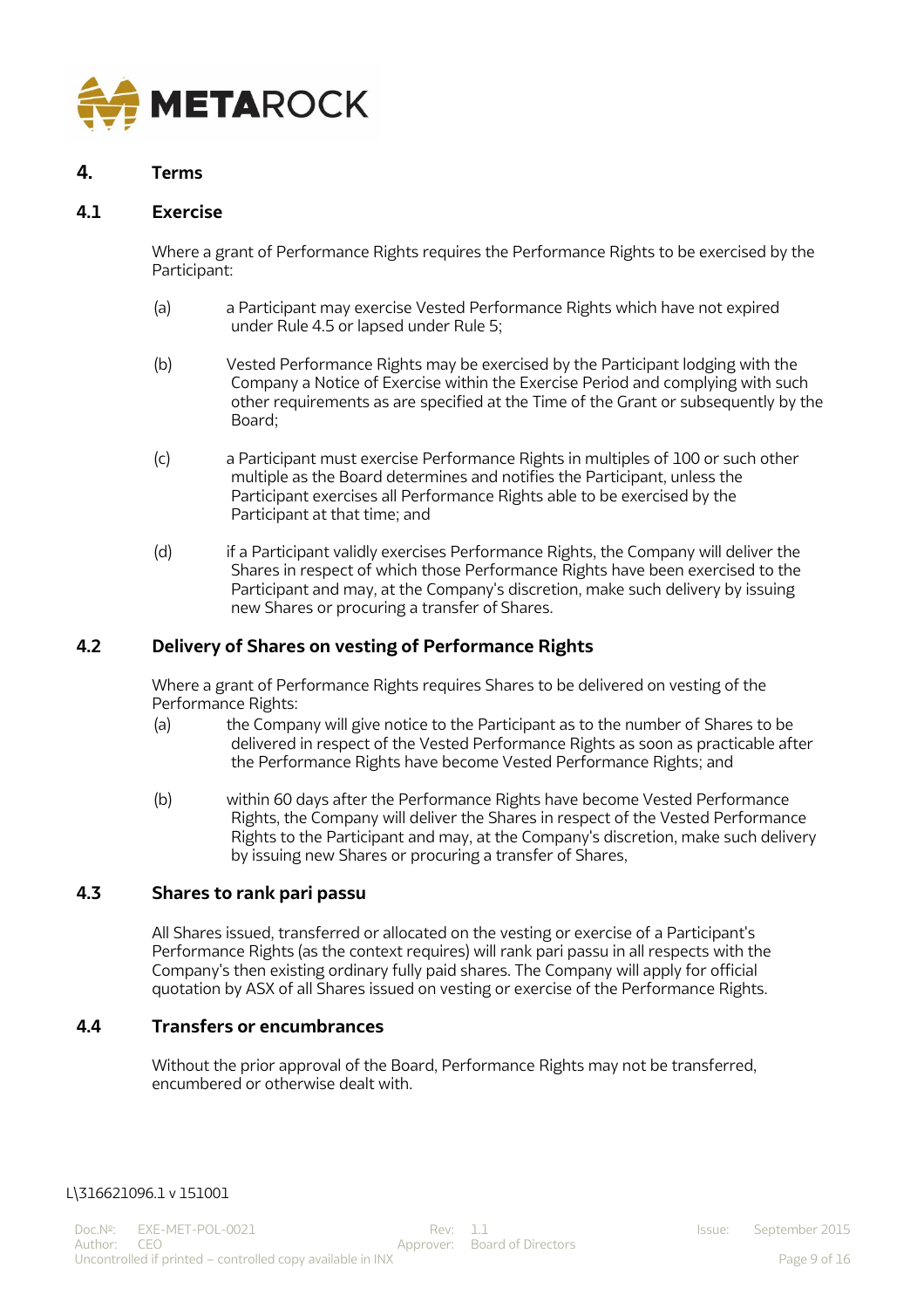

## **4.5 Expiry of Performance Rights**

Unless otherwise determined by the Board at its discretion, Performance Rights will expire and cease to exist if they:

- (a) have Vesting Conditions attached and are not Vested Performance Rights by the end of the applicable Vesting Period;
- (b) are not Vested Performance Rights and the Participant ceases to be employed by the Group, except to the extent (if any) that the terms and conditions specified at the Time of Grant provide that all or some of those Performance Rights will not expire on cessation of employment in particular circumstances;
- (c) are Vested Performance Rights and, if the Performance Rights are required to be exercised, are not exercised within the Exercise Period;
- (d) are the subject of a purported transfer or encumbrance by the Participant without the Board's consent; or
- (e) otherwise expire under terms and conditions specified at the Time of Grant.

#### **4.6 Participation in future issues**

(a) Participation Generally

Being a Participant does not entitle a person to participate in new issues of Shares or other securities to holders of Shares unless, before the record date for determining entitlements to the new issue, the Shares in respect of the Performance Rights held by the Participant have been issued or transferred to, and registered in the name of, the Participant.

(b) Bonus Issues

If the Company makes a pro rata bonus issue of Shares to holders of Shares (other than an issue in lieu or in satisfaction of dividends or by way of dividend reinvestment) and Shares in respect of Performance Rights held by a Participant have not been issued or transferred to, and registered in the name of, the Participant before the record date for determining entitlements to the bonus issue, then the number of Shares subject of the Performance Rights held by the Participant must be increased by the number of Shares that the Participant would have received if the Shares subject of the Performance Rights had been registered in the name of the Participant before the record date for the bonus issue.

(c) Rights Issues

If the Company makes a pro rata issue of securities (except a bonus issue) to the holders of Shares (other than an issue in lieu or in satisfaction of dividends or by way of dividend reinvestment):

(i) if there is no Exercise Price for the Performance Rights, the number of Performance Rights (or other terms and conditions applicable to the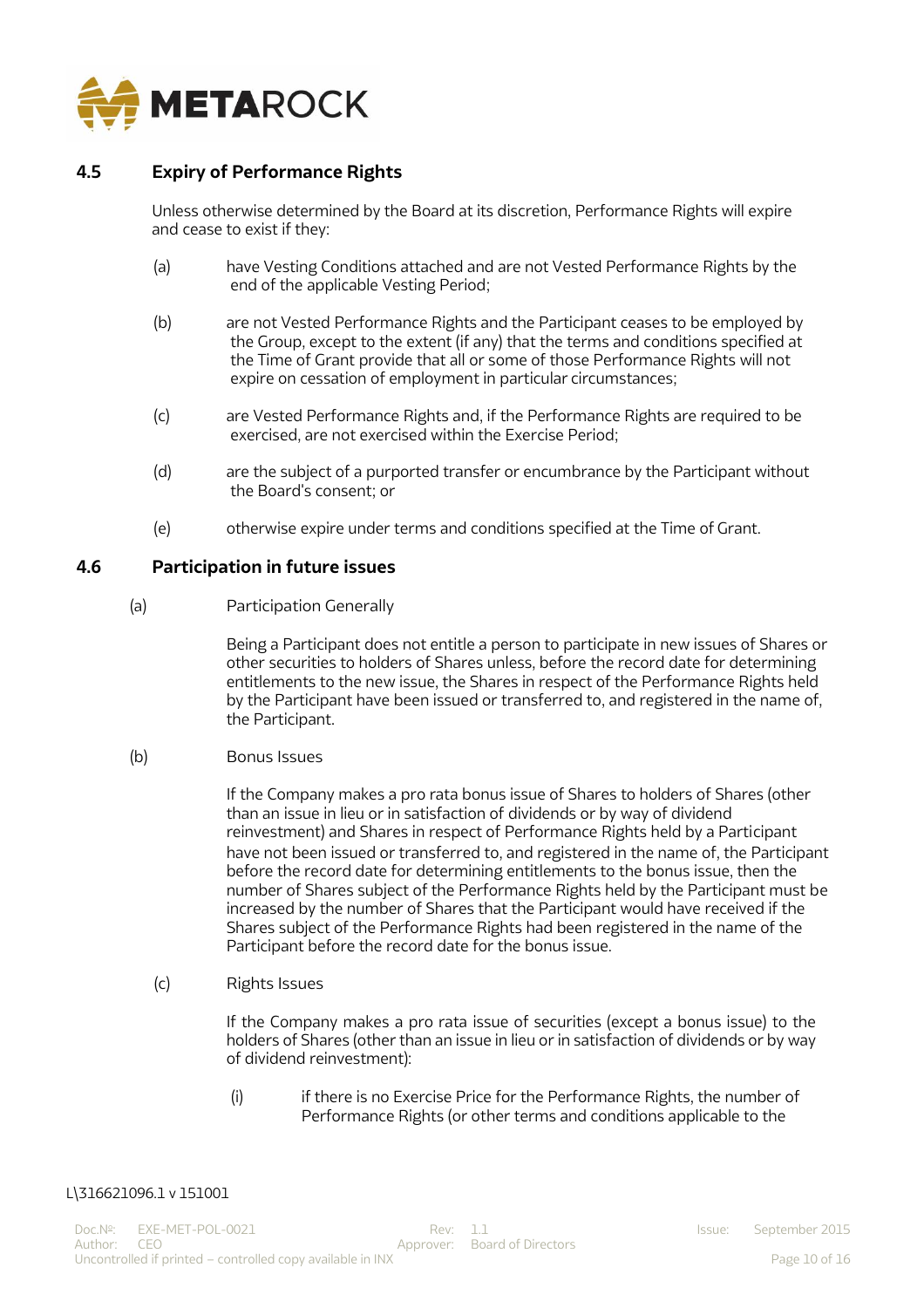

Performance Rights) held by a Participant may be adjusted in such manner as the Board in its discretion determines. Such adjustment, if any, is subject to the Listing Rules, the Corporations Act and any other applicable law; and

(ii) if an Exercise Price is payable in respect of Performance Rights, the Exercise Price must be changed in the manner specified in the Listing Rules applicable to options at the time of the pro rata issue.

## **4.7 Reorganisation**

If there is a reorganisation of the issued ordinary share capital of the Company, the number of Shares to be delivered in respect of each Performance Right, or the Exercise Price (if any) payable by a Participant in respect of Shares to be delivered to a Participant, will be reorganised in the manner specified in the Listing Rules applicable to options at the time of the reorganisation.

## **5. Lapse of Performance Rights**

## **5.1 Lapsing Events**

When granting Performance Rights under Rule3, the Board may at its discretion determine that the Performance Rights granted are subject to the provisions of this Rule 5 for a period of up to 10 years from the date the Performance Rights are granted.

### **5.2 Occurrence of Lapsing Event**

While Performance Rights held by a Participant are subject to this Rule 5, if a Lapsing Event has occurred, the Performance Rights will immediately lapse and cease to exist.

#### **5.3 No rights to expired or lapsed Performance Rights**

A Participant has no rights in respect of any expired, lapsed or ceased Performance Right and releases and shall hold harmless and indemnify the Group, each Director and the Board from and against any claim or liability in respect of lapsed Performance Rights and from any claim that might otherwise arise from the expiry, lapse or cessation of an Performance Right.

## **5.4 Removal of Lapsing condition**

The Board may determine at its discretion and at any time that some or all Performance Rights of a Participant are no longer subject to Rule 5 in respect of some or all Lapsing Events and will notify the relevant Participant in writing of such a determination. The Board may establish procedures for the purpose of making such a determination.

## **6. Disposal Restrictions**

### **6.1 Enforcement**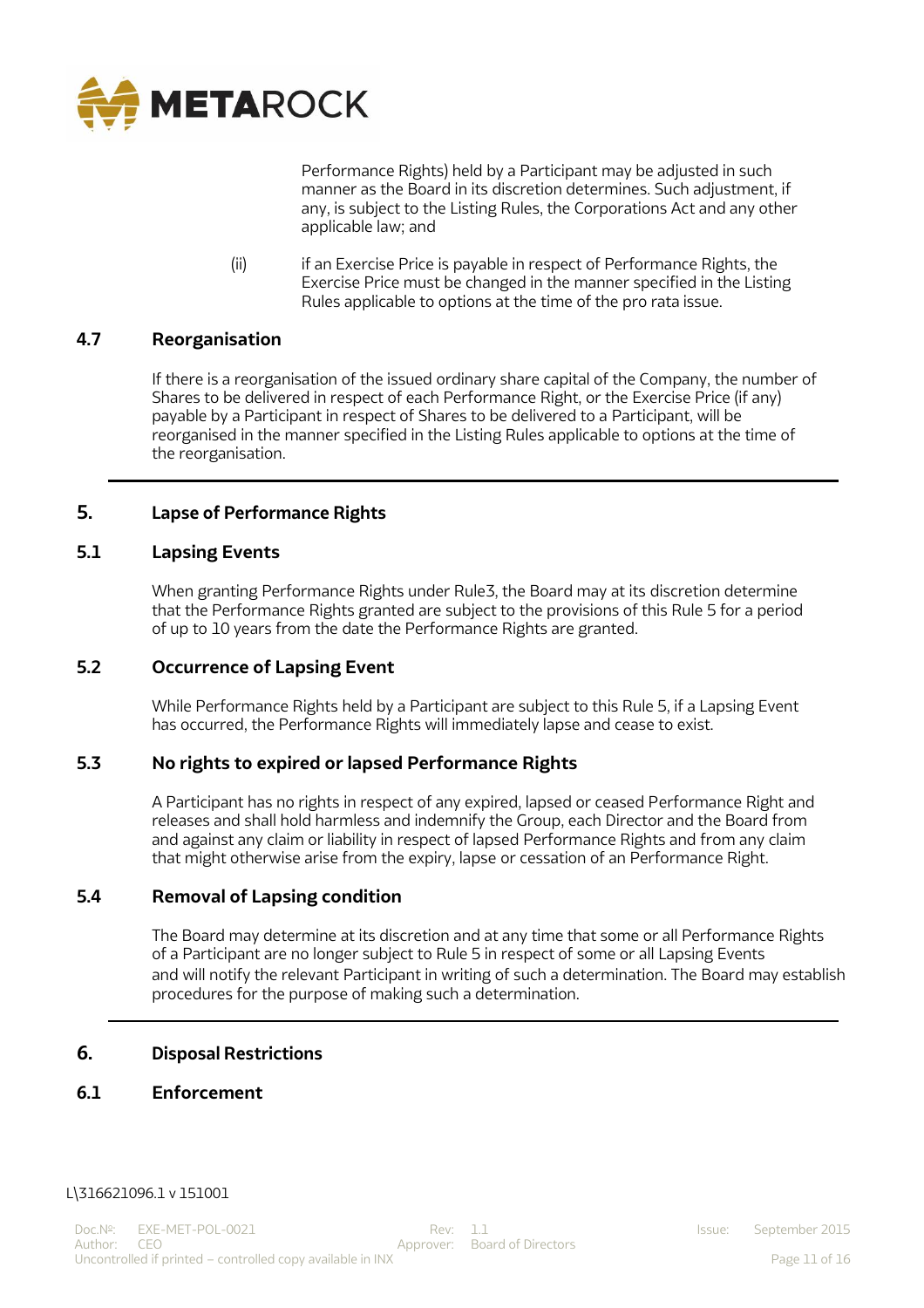

For the purpose of enforcing any Disposal Restriction, the Company may do all things and enter into arrangements with the share registry or otherwise that it considers necessary, to enforce such Disposal Restriction. Participants will be bound by such arrangements and upon request by the Company will do all things necessary to give effect to those arrangements.

#### **6.2 Removal of Disposal Restrictions**

Without limiting Rule 7, the Board may at its discretion determine at any time that a Disposal Restriction is no longer to apply and will notify the relevant Participant in writing of such a determination. The Board may establish procedures for the purpose of making such a determination.

### **7. Change of Control**

Upon the occurrence of a Change of Control:

- (a) if the Vesting Conditions that apply to particular Unvested Performance Rights held by a Participant include specifications as to the time of vesting ("Non-Exercise Period Condition"), then subject to paragraph (b), a proportion of those Unvested Performance Rights will become Vested Performance Rights on a pro rata basis determined by the Board having regard to the number of days elapsed from the Time of Grant and the time at which vesting would otherwise have occurred;
- (b) if, in addition to a Non-Exercise Period Condition, other Vesting Conditions ("Performance Conditions") apply to those Unvested Performance Rights, the Board, having regard to those Performance Conditions and the extent to which the likelihood that those conditions would have been satisfied can be estimated, may, subject to such terms and conditions as it decides, determine that:
	- (i) a lesser number of the Unvested Performance Rights than would have vested under paragraph (a) will vest and the Performance Conditions applicable to those Unvested Performance Rights are waived; or
	- (ii) the Performance Conditions applicable to the Unvested Performance Rights that would vest under paragraph (a) are waived;
- (c) if only Performance Conditions apply to Unvested Performance Rights, a proportion of those Unvested Performance Rights will become Vested Performance Rights:
	- (i) subject to subparagraph (ii), on a pro rata basis determined by the Board having regard to the number of days of the period in respect of which achievement of the Performance Condition is to be measured; and
	- (ii) provided that the Board may, having regard to those Performance Conditions and the extent to which the likelihood that those conditions would have been satisfied can be estimated and subject to such terms and conditions as it decides, determine that a lesser number of the Unvested Performance Rights than would have vested under subparagraph (i) will vest;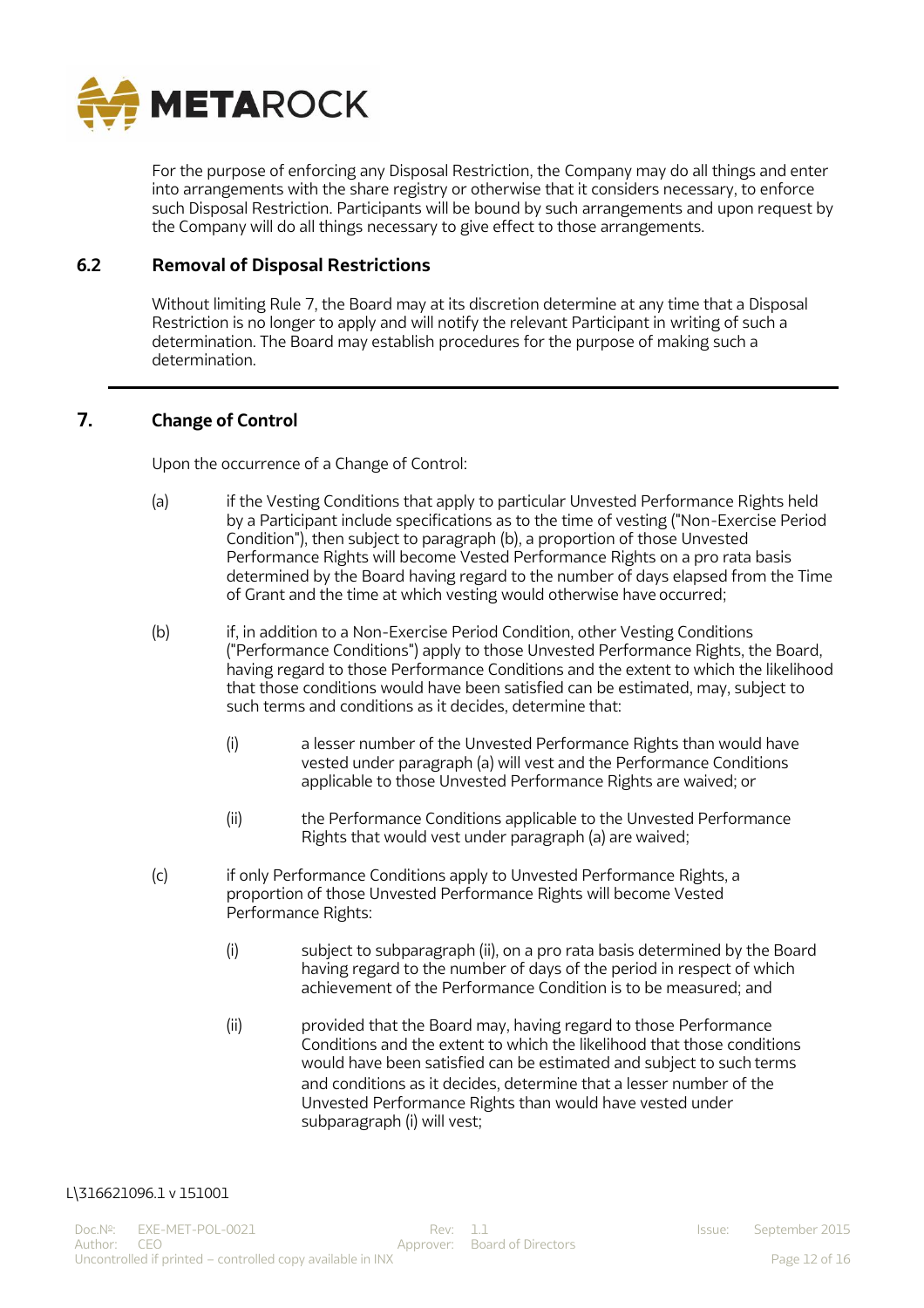

- (d) where the Performance Rights are required to be exercised by a Participant, the Board may at its discretion and subject to such terms and conditions as it determines require that some or all of the Vested Performance Rights be exercised; and
- (e) the Board may at its discretion and subject to such terms and conditions as it determines, determine that Disposal Restrictions on some or all of the Sharesare no longer to apply.

#### **8. Plan costs**

### **8.1 Acquisition costs**

The Company will pay all costs and expenses in relation to the establishment and operation of the Plan including all costs and expenses in relation to an issue, or purchase and transfer of Shares to a Participant (including any brokerage, commission, stamp duty or other transaction costs).

#### **8.2 Disposal costs**

Any brokerage, commission, stamp duty or other transaction costs in connection with the disposal of a Participant's Shares acquired under the Plan will be paid for by the Participant.

#### **8.3 Liability for Tax**

If any Group Company is liable to pay or account to any tax authority for any Tax as a result of an Performance Right vesting or being exercised, the Company may, at its election, require the Participant to reimburse the Group Company for the amounts paid to the tax authority. If the Company elects to require reimbursement, the Company is not obliged to transfer Shares to the Participant unless the Company is satisfied that arrangements have been made for reimbursement. Those arrangements may include the sale of Shares acquired on exercise of the Performance Right.

### **9. Administration of the Plan**

- (a) The Plan will be administered by the Board in accordance with these Rules. The Board may make rules and regulations for the operation of the Plan which are consistent with these Rules.
- (b) Any power or direction which is conferred on the Board by these Rules or a grant of Performance Rights may be exercised by the Board at its absolute discretion and in the interests or for the benefit of the Company, and the Board is not, in exercising any such power or discretion, under any fiduciary or other obligation to any other person.
- (c) Any power or discretion which is conferred on the Board by these Rules or a grant of Performance Rights may be delegated by the Board for such period and upon such conditions as the Board may determine to: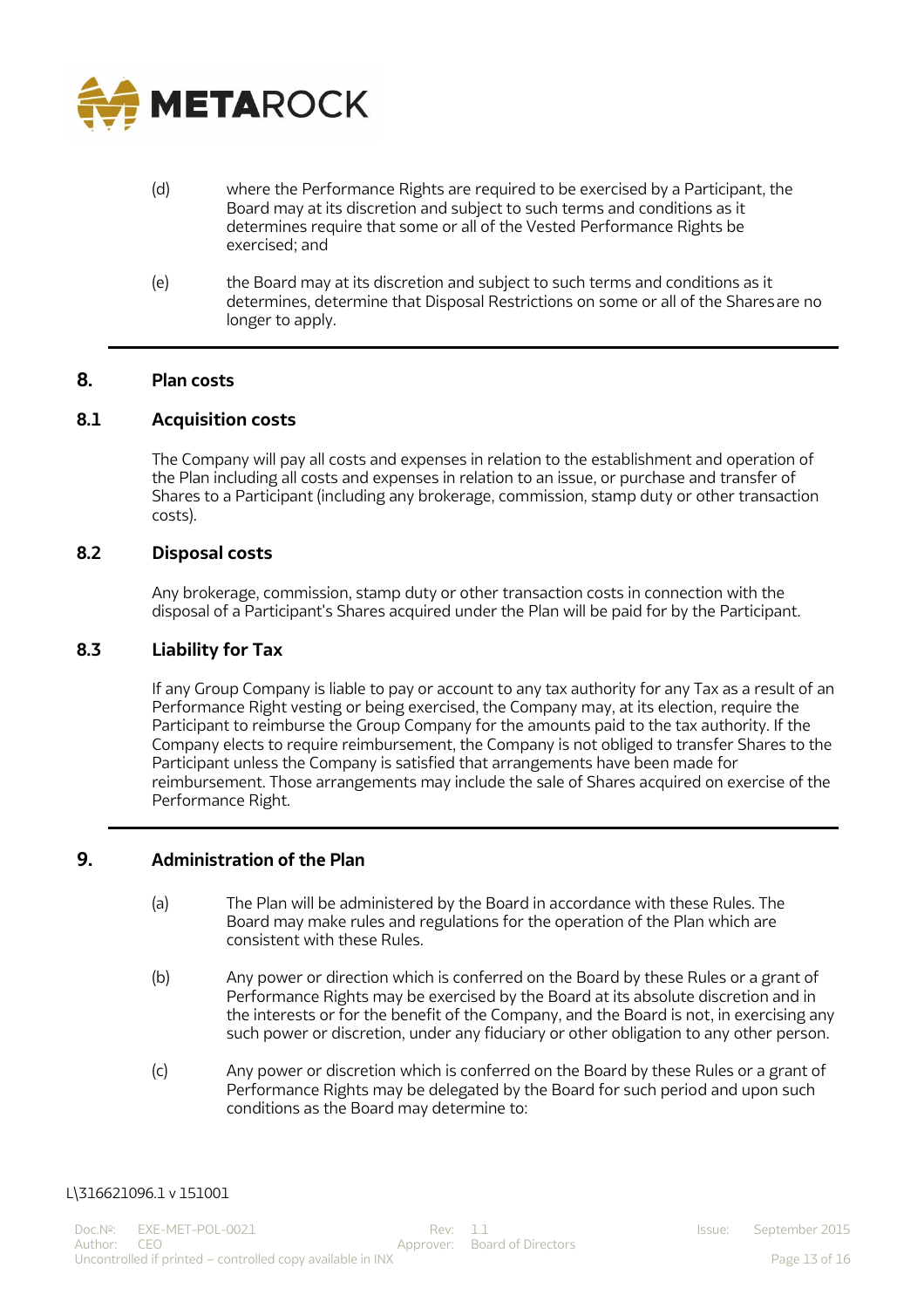

- (i) a committee of the Board; or
- (ii) any one or more persons selected by the Board.
- (d) Every exercise of a power or discretion by the Board (or its delegate) and every decision of the Board (or its delegate) as to the interpretation, effect or application of these Rules or a grant of Performance Rights is final, conclusive, and binding.

## **10. Termination, Suspension or Reinstatement of the Plan**

The Board may resolve at any time to terminate, suspend or reinstate the operation of the Plan.

### **11. Rights of Participants**

Nothing in these Rules confers on an Eligible Participant the right to be granted Performance Rights and nothing in these Rules or a grant of Performance Rights:

- (a) confers on a Participant the right to continue as an employee of the Group;
- (b) affects any rights which any member of the Group may have to terminate the employment of any employee; or
- (c) may be used to increase damages in any action brought against any member of the Group in respect of any such termination.

#### **12. Amendment of these Rules**

#### **12.1 Amendments**

Subject to the Listing Rules and Rule 12.2, the Company may at any time by written instrument or by resolution of the Board, amend all or any of the provisions of these Rules (including this Rule 12) or any grant of Performance Rights.

#### **12.2 No Reduction of Rights**

No amendment of the provisions of these Rules or a grant of Performance Rights is to reduce the rights of any Participant in respect of Performance Rights granted under the Plan to or on behalf of a Participant before the date of the amendment, other than an amendment agreed in writing by a Participant or introduced primarily:

- (i) for the purpose of complying with or conforming to present or future State, Territory or Commonwealth legislation governing or regulating the maintenance or operation of the Plan or like plans;
- (ii) to correct any manifest error or mistake;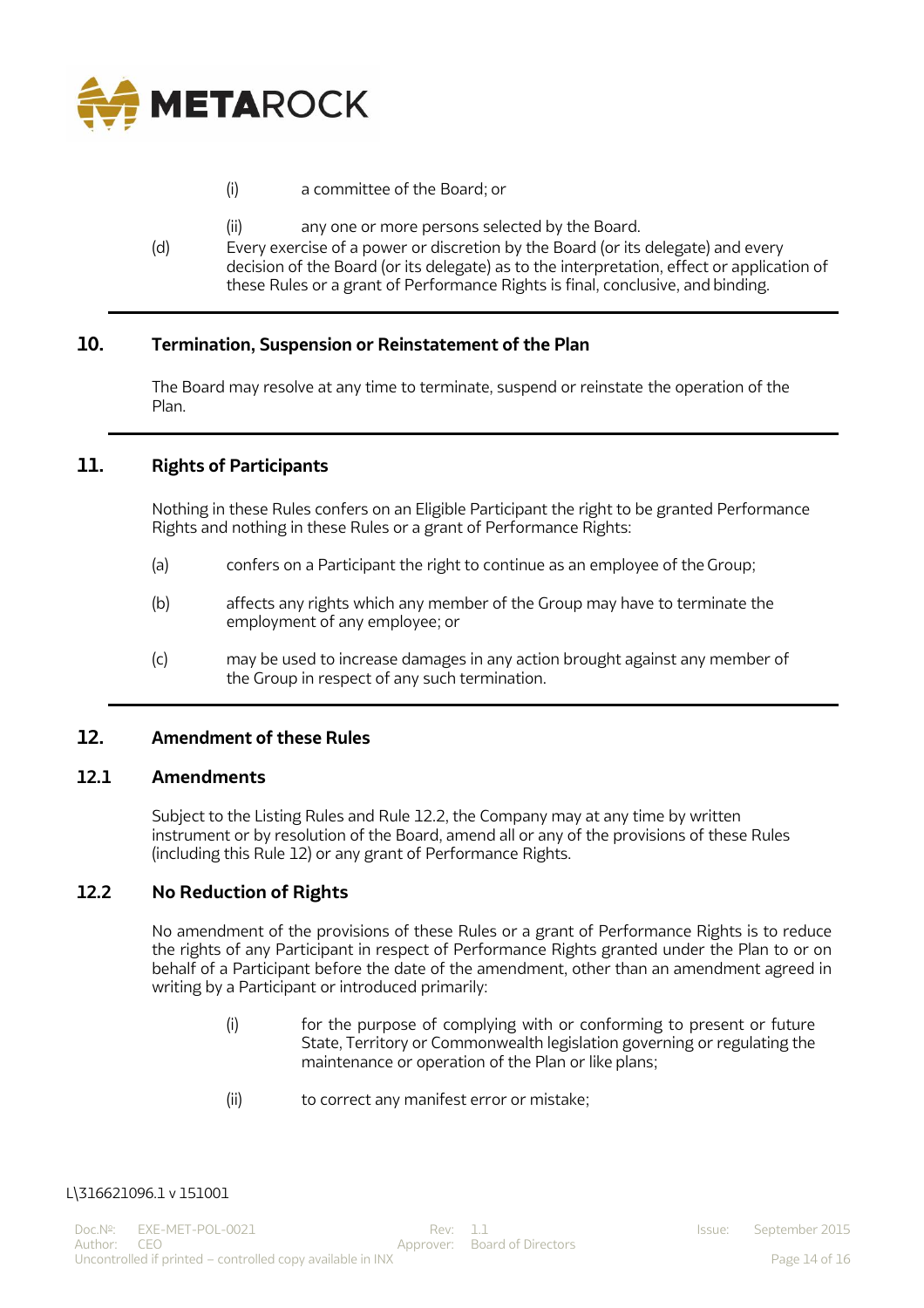

- (iii) to enable a member of the Group to comply with the Corporations Act, the Listing Rules, or any other Australian laws, applicable foreign law, or a requirement, policy or practice of ASIC or other foreign or Australian regulatory body;
- (iv) to take into consideration possible adverse tax implications in respect of the Plan arising from, amongst other things:
	- A. adverse rulings from the Commissioner of Taxation;
	- B. changes to tax legislation (including an official announcement by the Commonwealth of Australia); or
	- C. changes in the interpretation of tax legislation by a court or tribunal of competent jurisdiction.

## **12.3 Retrospectivity**

Subject to Rules 12.1 and 12.2, any amendment made pursuant to Rule 12 may be given such retrospective effect as is specified in the written instrument or resolution by which the amendment is made.

### **13. Attorney**

Each Participant, in consideration of a grant of Performance Rights, is deemed to:

- (a) irrevocably appoint the Company, each Director and any person nominated from time to time by the Company (each an "attorney"), severally, as the Participant's attorney to complete and execute any documents including applications forShares and Share transfers or any document or other agreement to give effect to these Rules and any grant of Performance Rights and to do all acts or things on behalf of and in the name of the Participant which may be convenient or necessary for the purpose of giving effect to the provisions of these Rules or any grant of Performance Rights; and
- (b) covenants that the Participant will ratify and confirm any act or thing done pursuant to this power and releases each member of the Group, each Director and the attorney from any liability whatsoever arising from the exercise of the powers conferred by this Rule and indemnifies and holds harmless each member of the Group, each Director and the attorney in respect of the exercise of those powers.

## **14. ASIC relief**

Notwithstanding any other provisions of the Plan, every covenant or other provisions set out in an exemption or modification granted from time to time by ASIC in respect of the Plan pursuant to its power to exempt and modify the Corporations Act and required to be included in the Plan in order for that exemption or modification to have full effect, is deemed to be contained in the Plan. To the extent that any covenant or other provision deemed by this Rule to be contained in the Plan is inconsistent with any other provision in the Plan, the deemed covenant or other provision shall prevail.